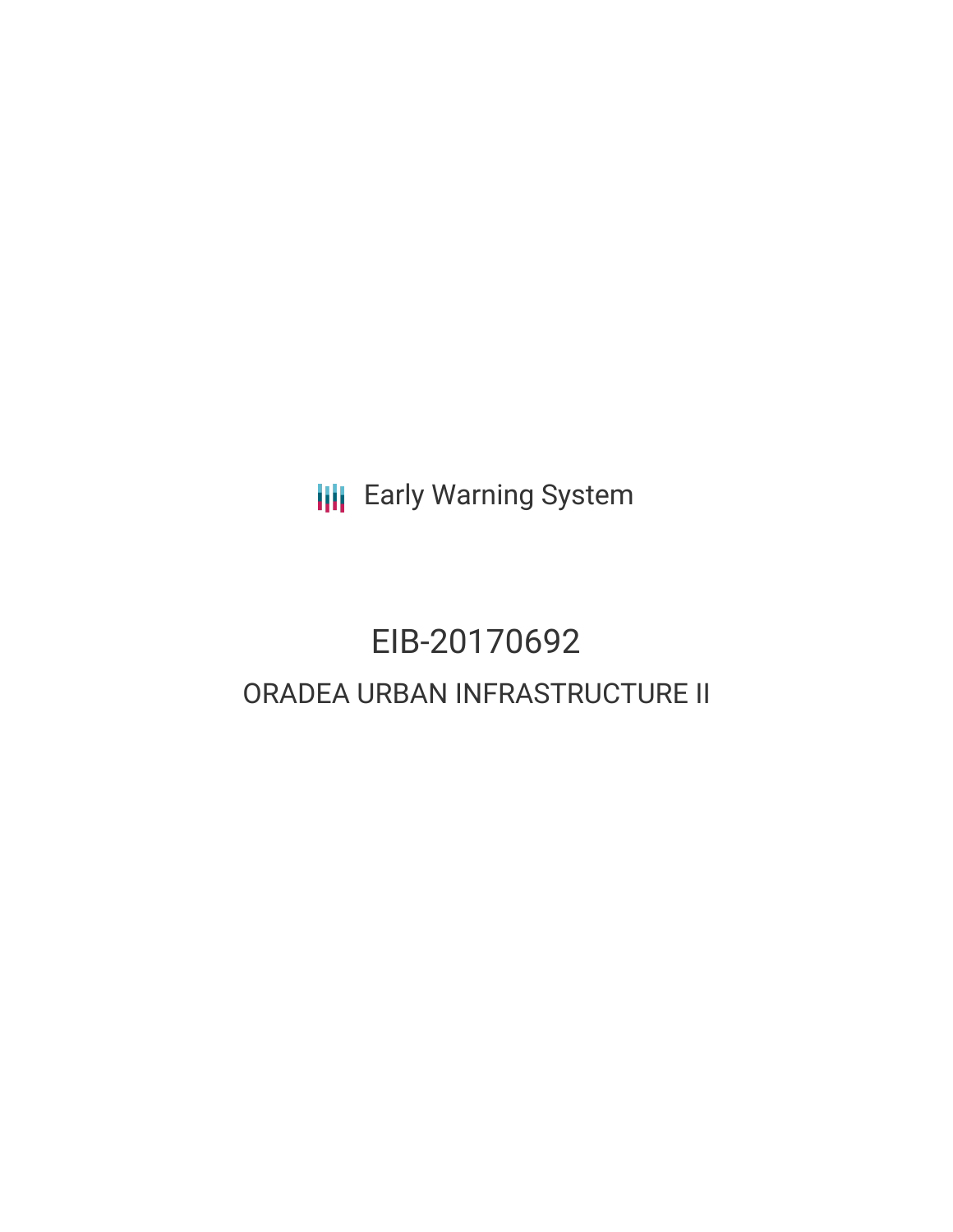### **Quick Facts**

| <b>Countries</b>               | Romania                                                  |
|--------------------------------|----------------------------------------------------------|
| <b>Specific Location</b>       | Oradea                                                   |
| <b>Financial Institutions</b>  | European Investment Bank (EIB)                           |
| <b>Status</b>                  | Proposed                                                 |
| <b>Bank Risk Rating</b>        | U                                                        |
| <b>Borrower</b>                | MUNICIPALITY OF ORADEA                                   |
| <b>Sectors</b>                 | Construction, Energy, Industry and Trade, Infrastructure |
| <b>Investment Type(s)</b>      | Loan                                                     |
| <b>Investment Amount (USD)</b> | $$41.16$ million                                         |
| <b>Project Cost (USD)</b>      | $$152.88$ million                                        |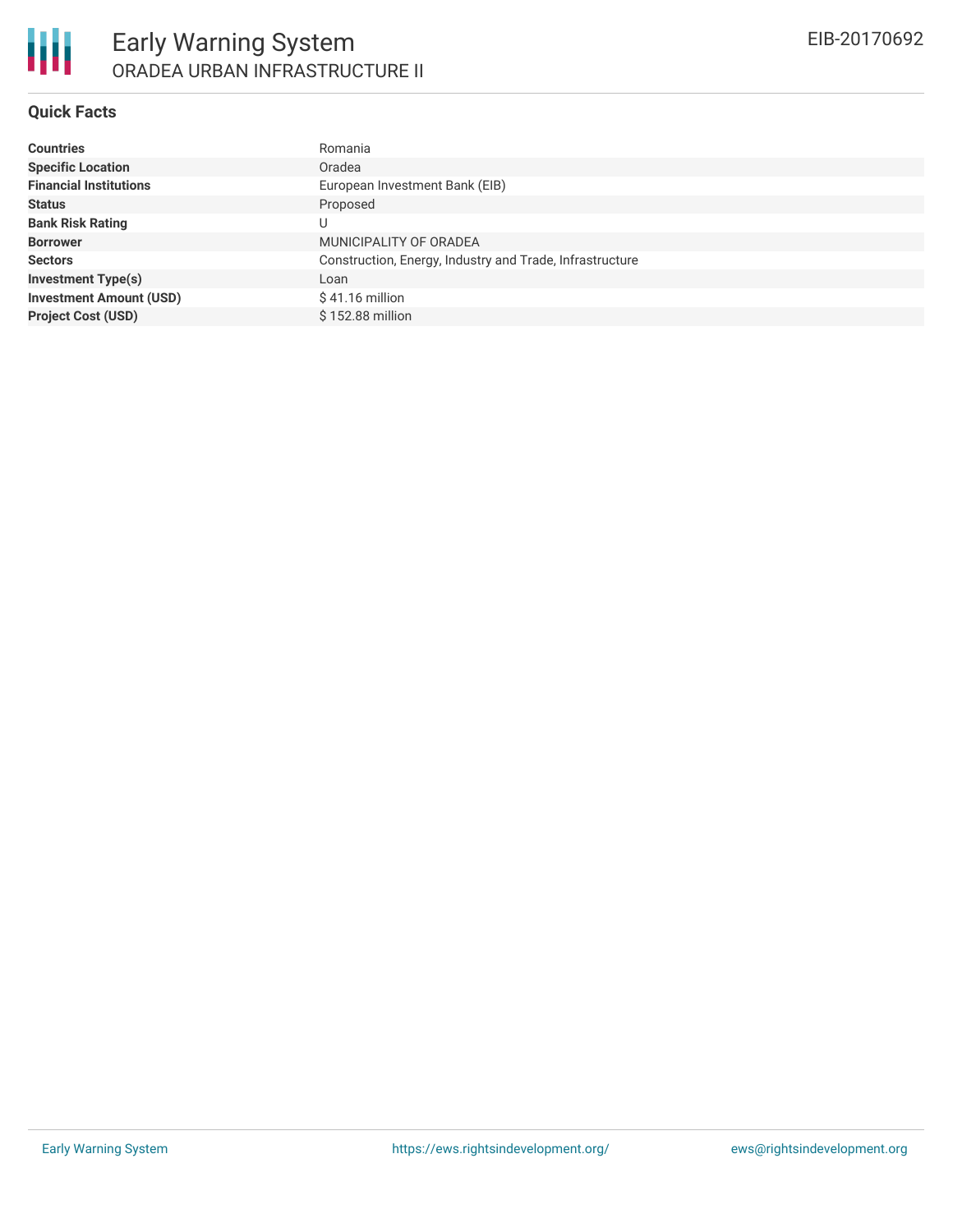

### **Project Description**

This project provides funds for urban infrastructure investments in the city of Oradea, mainly focusing on energy efficiency, renewable energy, sustainable transport, urban development and urban roads.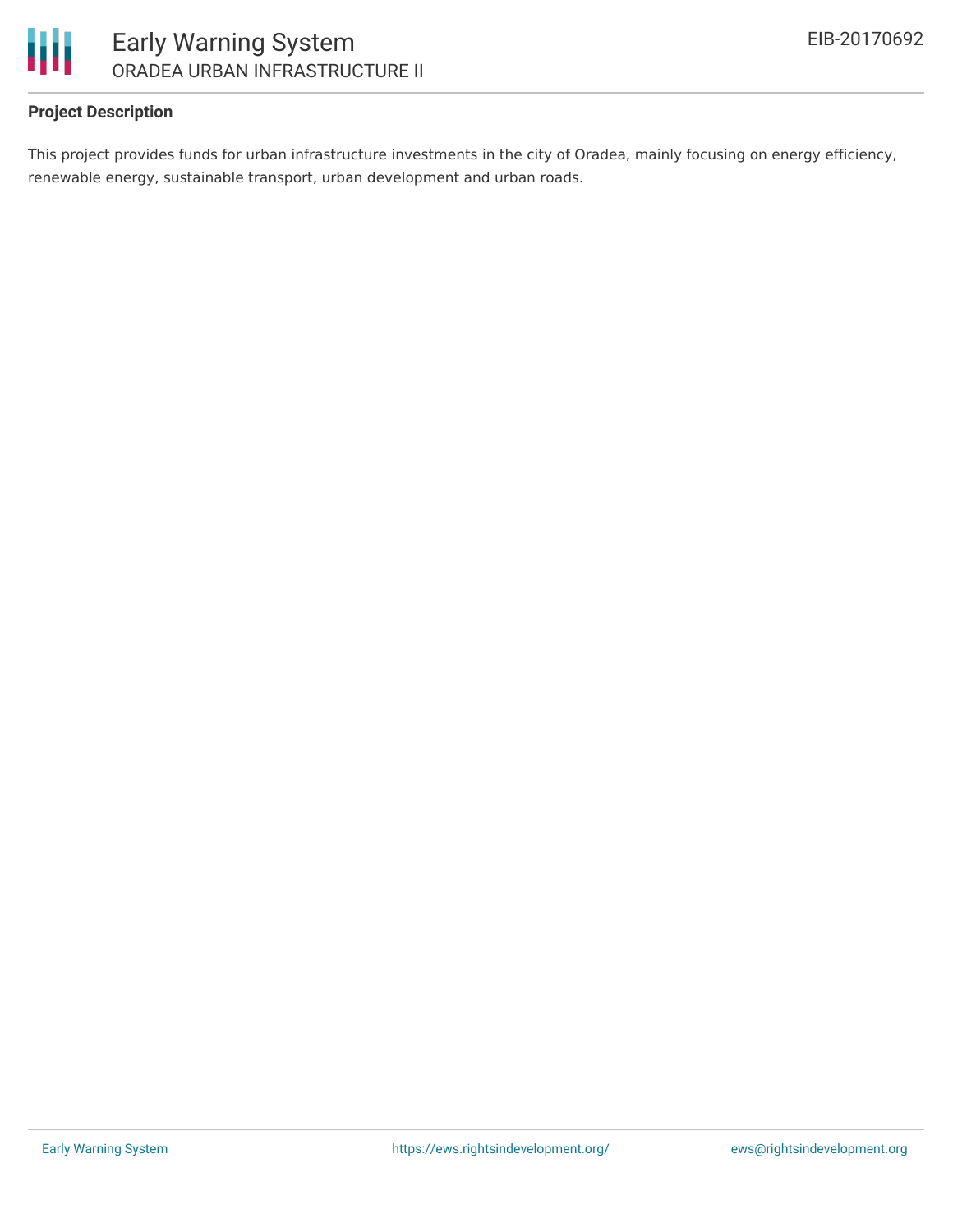

## Early Warning System ORADEA URBAN INFRASTRUCTURE II

### **Investment Description**

European Investment Bank (EIB)